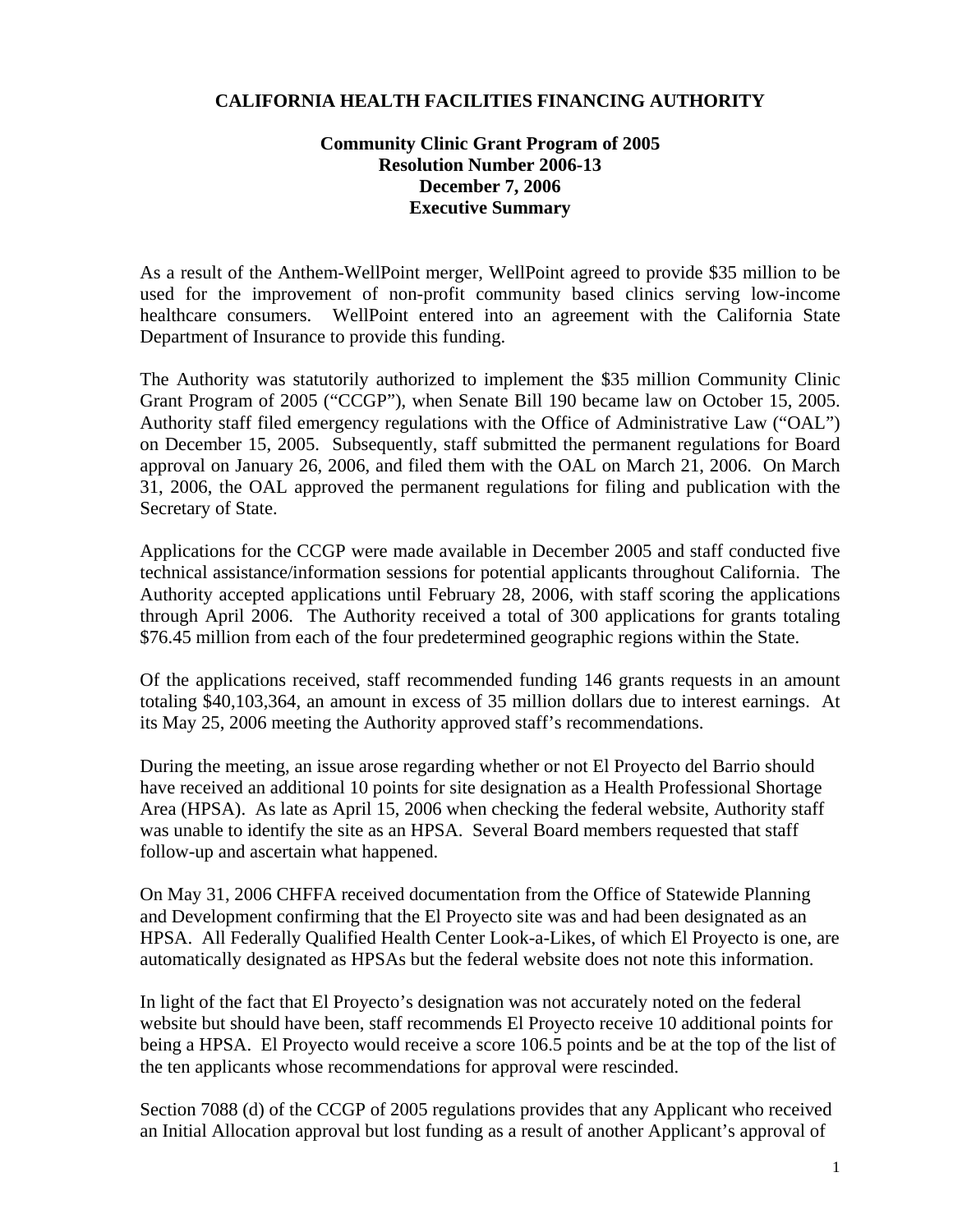grant funding on appeal, shall be placed on the Applicant Waiting List. At the May 2006 meeting, the Authority members and Applicants were advised that the List of Rescinded Recommendations would be the official Applicant Waiting List.

Section 7085 (c) specifically indicates how to rank Applicants on the Waiting List that scored the same points. Exhibit  $A -$  Waiting List of the attached resolution has been prepared to meet those requirements.

Finally, Section 7085(b) of the CCGP regulations further provides that if funds become available the Applicants on the Waiting List may be eligible for funding. Due to interest earnings, the CCGP fund now has a surplus of over \$700,000 so that we can begin to fund those applicants that are on the Waiting List.

Staff recommends that the Authority approve increasing El Proyecto's score by 10 points to reflect its designation as a HPSA and that the Authority approve the official Waiting List. Finally, staff recommends that the Authority approve the execution and delivery of grant funding, in order, to the grantees on the Waiting List as funding becomes available.